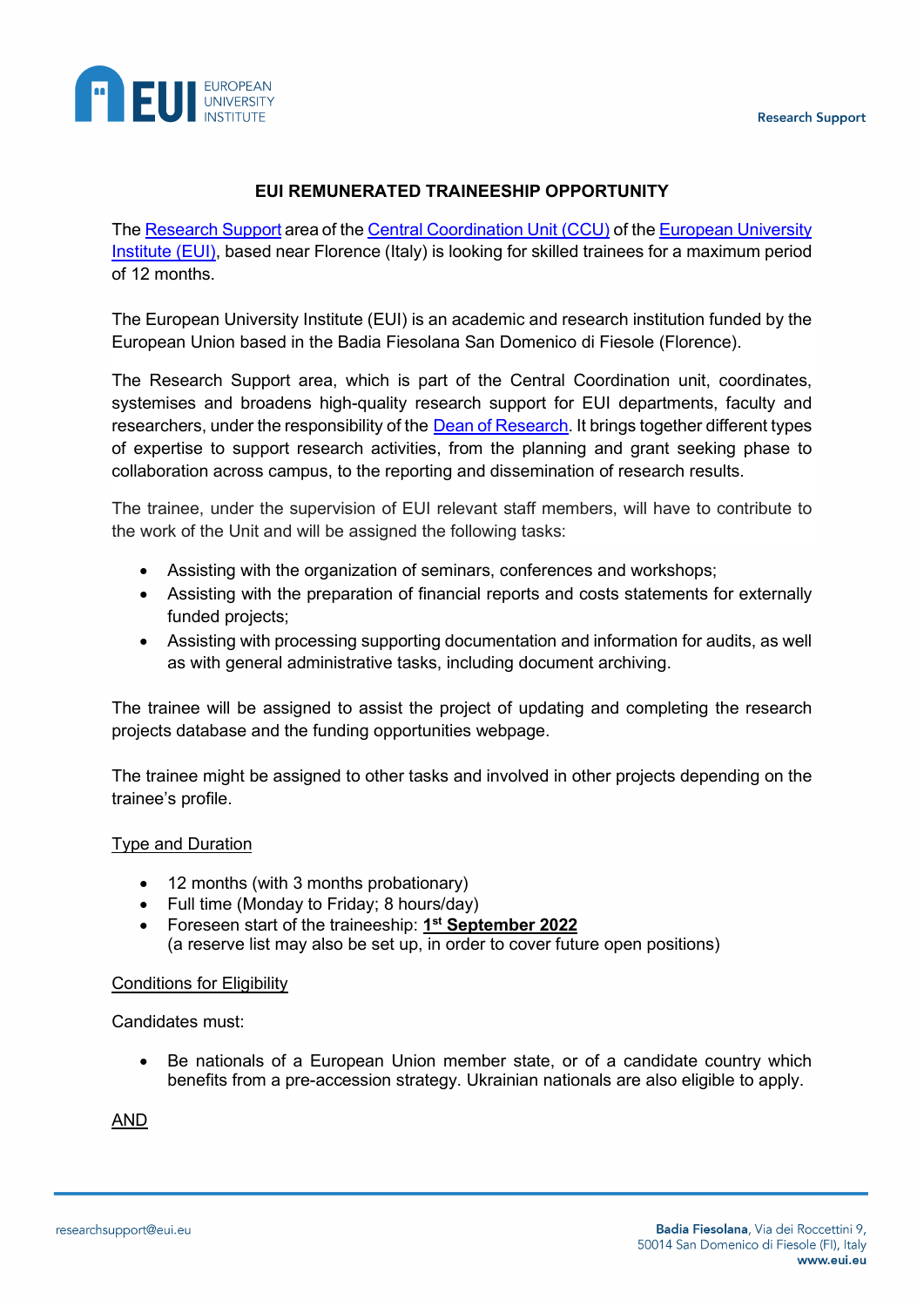

- Are studying for a first (post-secondary education) degree and are in the process of obtaining the qualification; OR
- Are involved in a vocational training programme; OR
- Have obtained the above qualification no longer than 18 months prior to the beginning of the traineeship;
- Have a good knowledge of one of the EUI's official languages and a satisfactory knowledge of another language, taking into account that English, French and Italian are the main working languages at the Institute.

All rules governing the traineeship refer to the **[President's Decision no.39/2013](https://www.eui.eu/Documents/AboutEUI/JobOpportunities/Presidents-Decision-392013.pdf)** and [President's Decision](https://www.eui.eu/Documents/AboutEUI/JobOpportunities/PD-10-2022.pdf) no. 10/2022.

### Competencies required

- High standard of spoken and written English;
- Good command of MS Office applications;
- Proven organisational, time management and problem-solving skills, attention to detail;
- Good communication skills and ability to work as part of a multinational team in an international environment;
- Willingness to learn and improve.

### Advantageous

- University degree or diploma and/or professional experience in the field of financial administration or social sciences;
- Knowledge of SAP and/or other financial management tools;
- Previous experience in events organisation;
- Previous experience in the field of Higher Education and more specifically in EUfunded research projects;
- Previous experience in administrative roles;
- Knowledge of additional EU languages.

## **IMPORTANT: please note that candidates who do not meet the conditions above should not apply and may not receive any response if they choose to do so.**

#### **Benefits**

- Maintenance grants of **1.380 Euros** per month;
- A discount of 40 per cent for one lunch per day at the EUI canteen;
- A remunerated trainee who is recruited from outside Florence is entitled to the reimbursement of travel expenses actually incurred at the beginning and the end of the traineeship;